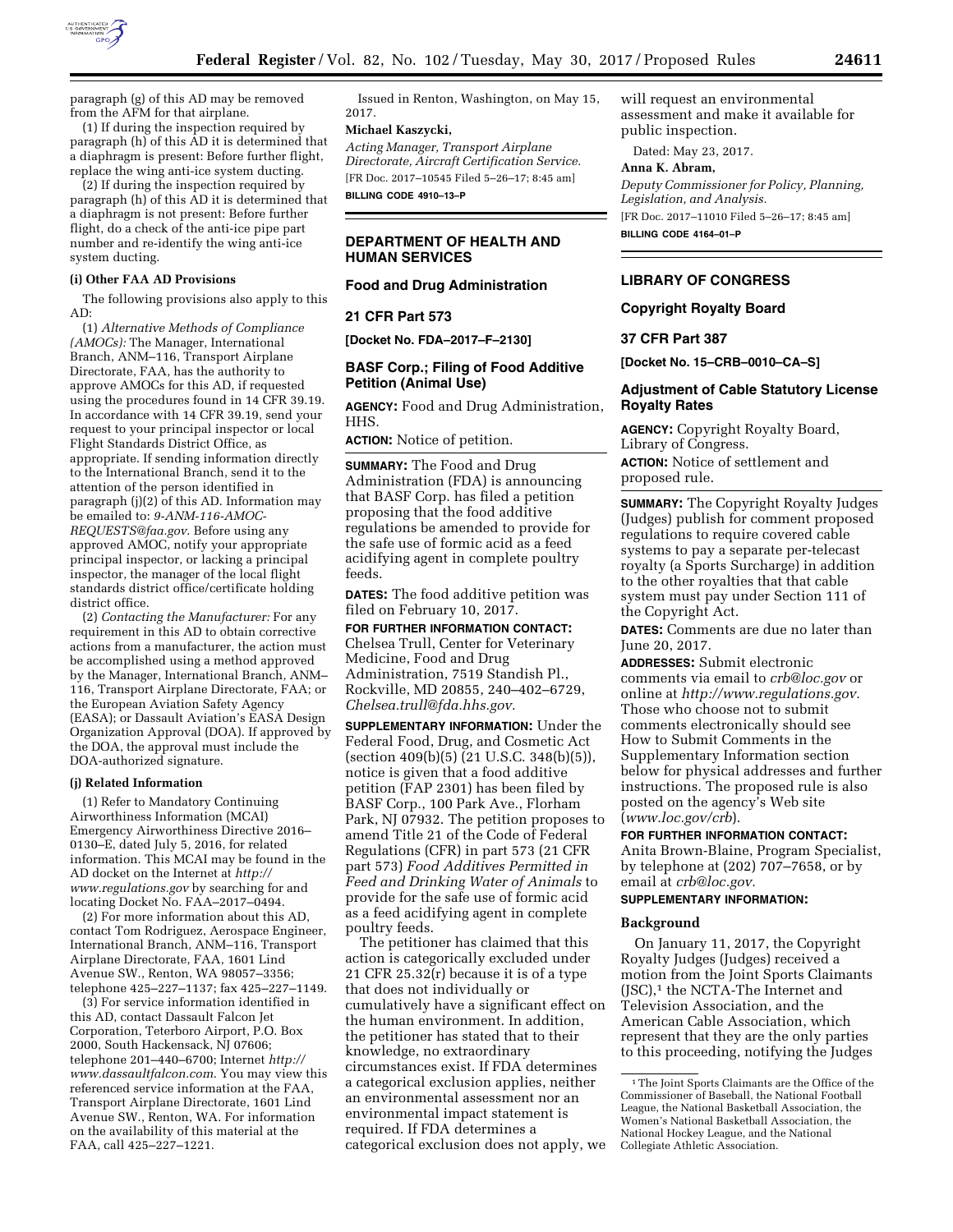that they reached a complete settlement of the proceeding. *Joint Motion of the Participating Parties to Suspend Procedural Schedule and to Adopt Settlement* at 1. The moving parties requested that the Judges terminate the proceeding by adopting the proposed rule set forth in Exhibit A of the joint motion. The moving parties further requested that the Judges suspend, pending resolution of the joint motion, the procedural schedule set forth in the *Order of Bifurcation, Second Order of Further Proceedings, Notice of Participants, and Scheduling Order,*  Docket No. 15–CRB–0010–CA–S (June 22, 2016).

On February 7, 2017, the Judges issued an order in which they suspended the procedural schedule they established by order dated June 22, 2016, pending the Judges' review of the moving parties' settlement agreement and publication of the agreement for public comment. The Judges stated that they would defer decision on adoption of the settlement agreement and termination of the proceeding until after they consider comments, if any, filed in response to publication of the settlement notice. This notice is further to the Judges' February 7, 2017 Order.

### *A. Background*

Section 111(d)(1)(B) of the Copyright Act, 17 U.S.C. 111(d)(1)(B), sets forth the royalty rates that ''Form 3'' cable systems must pay to retransmit broadcast signals pursuant to the Section 111(c) statutory license. Form 3 systems are those with semi-annual ''gross receipts'' greater than \$527,600. *See id.* §§ 111(d)(1)(B), (E) & (F); 37 CFR 201.17(d). Section 801(b)(2)(C) of the Act provides:

In the event of any change in the rules and regulations of the Federal Communications Commission [''FCC''] with respect to syndicated and sports program exclusivity after April 15, 1976, the rates established by section  $111(d)(1)(B)$  may be adjusted to assure that such rates are reasonable in light of the changes to such rules and regulations, but any such adjustment shall apply only to the affected television broadcast signals carried on those systems affected by the change.

### 17 U.S.C. 801(b)(2)(C).

Section 804(b)(1)(B) of the Copyright Act states that, in ''order to initiate proceedings under section  $[801(b)(2)(C)]$ ," an interested party must file a petition with the Judges requesting a rate change within twelve months of the FCC's action. 17 U.S.C. 804(b)(1)(B); *see* H.R. Rep. No. 94–1476 at 178 (1976) (right to seek review ''exercisable for a 12 month period following the date such changes are finally effective''). The

FCC adopted sports exclusivity rules for cable systems in 1975. *See Report and Order in Doc. No. 19417,* 54 F.C.C.2d 265 (1975) (''Sports Rules''). The FCC repealed the Sports Rules effective November 24, 2014. *See Sports Blackout Rules,* 79 FR 63547 (Oct. 24, 2014). At the time of the Sports Rules' repeal, they were codified at 47 CFR 76.111 (2014).

On November 23, 2015, JSC filed a rate adjustment petition pursuant to Section 801(b)(2)(C) of the Copyright Act. In their June 22 Order, the Judges established a procedural schedule for ruling on the JSC petition. While the moving parties were unable to settle this matter during the voluntary negotiation period established by the June 22 Order, they continued those negotiations and now agree that this proceeding should be terminated with the adoption of the proposed rule set forth in Exhibit A to the joint motion.

## *B. Scope of the Proposed Rule*

The proposed rule would require covered cable systems to pay a separate per-telecast royalty (a Sports Surcharge) in addition to the other royalties that that cable system must pay under Section 111 of the Copyright Act. Joint Motion at 3. The Sports Surcharge would amount to 0.025 percent of the cable system's ''gross receipts'' during the relevant semi-annual accounting period for the secondary transmission of each affected broadcast of a sports event, provided that all of the conditions of the proposed rule are satisfied. Thus, if a covered cable system made a secondary transmission of one affected broadcast, it would pay 0.025 percent of ''gross receipts'' during the relevant semi-annual accounting period for that transmission; if it made secondary transmissions of two affected broadcasts, it would pay 0.025 percent of ''gross receipts'' during the relevant semi-annual accounting period for each of those transmissions (or a total of 0.050 percent of its ''gross receipts''). *Id.* 

Section  $801(b)(2)(C)$  of the Act states that any rate adopted in this proceeding ''shall apply only to the affected television broadcast signals carried on those systems affected by the change.'' Furthermore, moving parties note that Section 801(b)(2)(C) authorizes the Judges to adjust only the royalty rates set forth in Section 111(d)(1)(B) of the Act. The moving parties also note that Section 111(d)(3)(A) of the Act permits the distribution of royalties only to copyright owners of distant signal ''nonnetwork television programs.'' Joint Motion at 3–4.

The moving parties note that, consistent with the statutory mandates discussed above, the proposed rule,

summarized below, limits the circumstances under which cable systems must pay the Sports Surcharge. Under the proposal:

*Covered Cable System.* Only a ''covered cable system,'' as defined in the proposed rule, would be subject to the Sports Surcharge. That definition tracks the language of the former FCC Sports Rules, which applied only to a "community unit" located in whole or in part within a defined geographic area (''specified zone'') associated with a community in which a sports event occurs. *See* 47 CFR 76.111(a) (2014). The FCC has defined a ''community unit'' as: ''A cable television system, or portion of a cable television system, that operates or will operate within a separate and distinct community or municipal entity (including unincorporated communities within unincorporated areas and including single, discrete unincorporated areas).'' 47 CFR 76.5(dd) (2014). And it has defined ''specified zone'' as an area extending 35 miles from certain ''reference points'' in the FCC rules. 47 CFR 76.5(e) (2014). Consistent with Section 801(b)(2)(C) of the Act, only a covered cable system that, for purposes of the compulsory license is a ''Form 3'' system, *i.e.,* one whose royalties are specified by Section  $111(d)(1)(B)$ , would be subject to the Sports Surcharge.

*Non-Network Programs.* Only copyright owners of certain ''non-network programs'' may receive Section 111 royalties. 17 U.S.C. 111(d)(3)(A). Accordingly, a covered cable system must pay a Sports Surcharge only for the secondary transmission of distant signal ''non-network programs'' within the meaning of 17 U.S.C. 111(d)(3)(A).

*Sports Events.* The Sports Surcharge would apply only to the carriage of eligible professional sports events and eligible collegiate sports events involving teams that are members of JSC and, in the case of eligible collegiate sports events, would be subject to a cap on the number of events involving a particular team that would be subject to the surcharge during any accounting period.

*Gross Receipts.* The covered cable system would calculate the Sports Surcharge as a percentage of its ''gross receipts'' during the six-month accounting period in which the affected telecast or telecasts were carried. The term ''gross receipts'' has the same meaning as in 17 U.S.C. 111(d)(1)(B). Because Section 111 royalties are distributed only to copyright owners of certain distant signal programming (17 U.S.C. 111(d)(3)(A)), the covered cable system need not include in its gross receipts any revenues from subscribers who reside in the ''local service area'' of a broadcast station whose sports programming would otherwise have been subject to deletion under the former FCC Sports Rules. The term ''local service area'' is defined in 17 U.S.C. 111(f)(4). The Sports Rules also exempted from their scope community units (a) with fewer than 1,000 subscribers (47 CFR 76.111(f) (2014)); (b) located outside the ''specified zone'' of that community unit's local broadcast stations (*id.* § 76.111(a)); and (c) in which the affected signal was carried prior to March 31, 1972 (*id.* § 76.111(e)).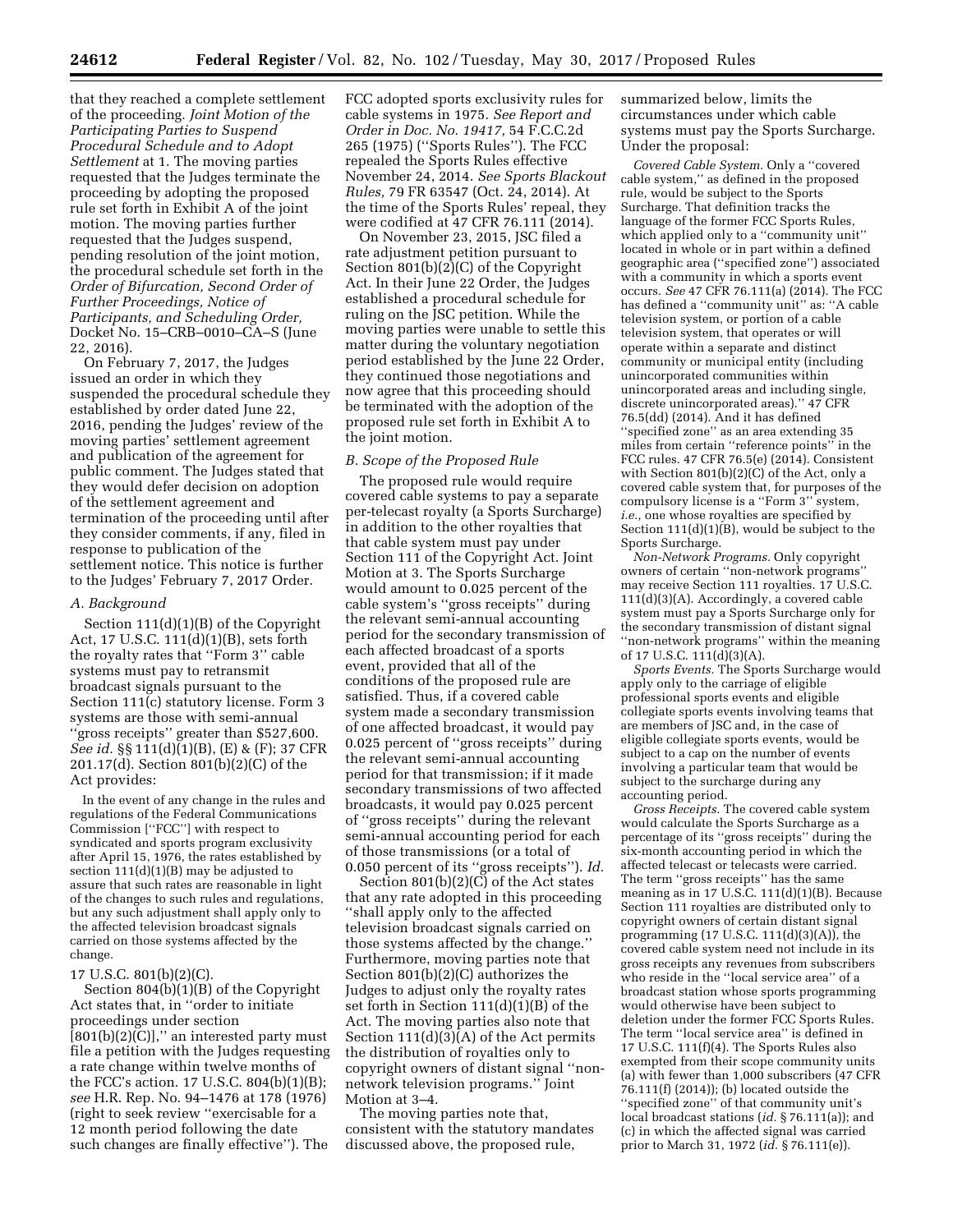Accordingly, revenues derived from subscribers in the communities served by these community units also would be excluded in determining the amount of any Sports Surcharge.

*Notification.* The former FCC Sports Rules required the deletion of certain distant signal sports programming only when the cable system received timely advance notice from the holder of the local broadcast rights. *See*  47 CFR 76.111(b) & (c) (2014). Accordingly, a covered cable system will be required to pay the Sports Surcharge only if it receives timely notice as required by those rules. An example of a notice that the moving parties believe contained the requisite information is attached as Exhibit B to the Joint Motion. Finally, in the case of advance notices pertaining to eligible collegiate sports events, such notice must be accompanied by evidence confirming that the event is one to which the Sports Surcharge applies.

*Effective Date.* The moving parties agree that to facilitate a smooth transition, the surcharge will take effect as of January 1, 2018.

According to the moving parties, the royalty rate reflected in the proposed rule represents a negotiated compromise based upon current market and regulatory conditions as well as various other factors and does not represent the fair market value of any secondary transmission of a sports event. None of the moving parties believes that the proposed rule should be considered precedential in any way for any purpose. The moving parties recognize that the proposed rule, if adopted, may be reconsidered in 2020 and every five years thereafter. *See* 17 U.S.C. 804(b)(1)(B). The moving parties continue that if, for any reason, the Judges do not adopt the proposed rule, each of the moving parties reserves the right to demonstrate that the Judges should adopt a different rate adjustment to account for the FCC's repeal of its Sports Rules.

## *C. The Judges' Authority To Adopt the Proposed Rule*

According to the moving parties, a key Congressional objective underlying the Judges' rate-setting authority is the promotion of voluntary settlements rather than litigation. Joint Motion at 5, citing H.R. Rep. No. 108–408 at 24 (2004) (referring to the legislative policy of ''facilitating and encouraging settlement agreements for determining royalty rates''); *id.* at 30 (same). Consistent with that objective, Section 801(b)(7)(A) of the Copyright Act authorizes the Judges to accept a settlement reached by ''some or all of the participants'' in a rate proceeding ''at any time during the proceeding.'' 17 U.S.C. 801(b)(7)(A). The moving parties note that the Judges need not conduct a ''full-fledged ratesetting'' before

adopting a negotiated rate. Joint Motion at 5–6, citing H.R. Rep. No. 108–408 at 24 (2004). As the Judges have concluded:

Section 801(b)(7)(A) of the Act is clear that the Judges have the authority to adopt settlements between some or all of the participants to a proceeding *at any time*  during a proceeding so long as those that would be bound by those rates and terms are given an opportunity to comment. Requiring that the adoption of all proposed settlements wait until the conclusion of the proceeding would undercut the policy in Section 801(b)(7)(A) to promote negotiated settlements.

*Digital Performance Right in Sound Recordings and Ephemeral Recordings,*  Docket No. 2014–CRB–0001–WR (2016– 2020), 80 FR 58201, 58203 (Sept. 28, 2015) (emphasis in original); *accord, Digital Performance Right in Sound Recordings and Ephemeral Recordings,*  Docket No. 2014–CRB–0001–WR (2016– 2020), 80 FR 59588, 59589 (Oct. 2, 2015).

The Act requires that the Judges afford those who ''would be bound by the terms, rates or other determination'' in a settlement agreement ''an opportunity to comment on the agreement.'' 17 U.S.C. 801(b)(7)(A)(i). The moving parties note that the Copyright Royalty Board rules also contemplate that the Judges will ''publish the settlement in the **Federal Register** for notice and comment from those bound by the terms, rates, or other determination set by the agreement.'' 37 CFR 351.2(b)(2). The moving parties aver that the Judges must assess the ''reasonable[ness]'' of a voluntarilynegotiated rate only if *participants* to a proceeding who would be bound by the rate *objected* to it. Joint Motion at 6. The moving parties represent that they are the only parties participating in this proceeding, and they are urging the Judges to adopt the proposed Sports Surcharge. *Id.* 

Interested parties may comment and object to any or all of the proposed regulations contained in this notice. Such comments and objections must be submitted no later than June 20, 2017.

#### How To Submit Comments

Interested members of the public must submit comments to only one of the following addresses. If not commenting by email or online, commenters must submit an original of their comments, five paper copies, and an electronic version on a CD.

*Email: [crb@loc.gov;](mailto:crb@loc.gov)* or

*Online: [http://www.regulations.gov;](http://www.regulations.gov)* or *U.S. mail:* Copyright Royalty Board, P.O. Box 70977, Washington, DC 20024– 0977; or

*Overnight service (only USPS Express Mail is acceptable):* Copyright Royalty Board, P.O. Box 70977, Washington, DC 20024–0977; or

*Commercial courier:* Address package to: Copyright Royalty Board, Library of Congress, James Madison Memorial Building, LM–403, 101 Independence Avenue SE., Washington, DC 20559– 6000. Deliver to: Congressional Courier Acceptance Site, 2nd Street NE. and D Street NE., Washington, DC; or

*Hand delivery:* Library of Congress, James Madison Memorial Building, LM– 401, 101 Independence Avenue SE., Washington, DC 20559–6000.

#### **List of Subjects in 37 CFR Part 387**

Copyright, Cable television, Royalties.

#### **Proposed Regulations**

For the reasons set forth in the preamble, and under the authority of chapter 8, title 17, United States Code, the Copyright Royalty Judges propose to amend 37 CFR chapter III as follows:

## **PART 387—ADJUSTMENT OF ROYALTY FEE FOR CABLE COMPULSORY LICENSE**

■ 1. The authority citation for part 387 continues to read as follows:

**Authority:** 17 U.S.C. 801(b)(2), 803(b)(6).

■ 2. Amend § 387.2 by:

■ a. Redesignating paragraph (e) as paragraph (f) and

■ b. Adding a new paragraph (e), to read as follows:

#### **§ 387.2 Royalty fee for compulsory license for secondary transmission by cable systems.**

\* \* \* \* \*

(e) *Sports programming surcharge.*  Commencing with the first semiannual accounting period of 2018 and for each semiannual accounting period thereafter, in the case of a covered cable system filing Form SA3 as referenced in 37 CFR 201.17(d)(2)(ii) (2014), the royalty rate shall be, in addition to the amounts specified in paragraphs (a), (c) and (d) of this section, a surcharge of 0.025 percent of the covered cable system's gross receipts for the secondary transmission to subscribers of each live television broadcast of an eligible professional sports event or eligible collegiate sports event where the secondary transmission of such broadcast would have been subject to deletion under the FCC Sports Blackout Rule (47 CFR 76.111). For purposes of this paragraph:

(1) The term ''cable system'' shall have the same meaning as in 17 U.S.C.  $111(f)(3);$ 

(2) A ''covered cable system'':